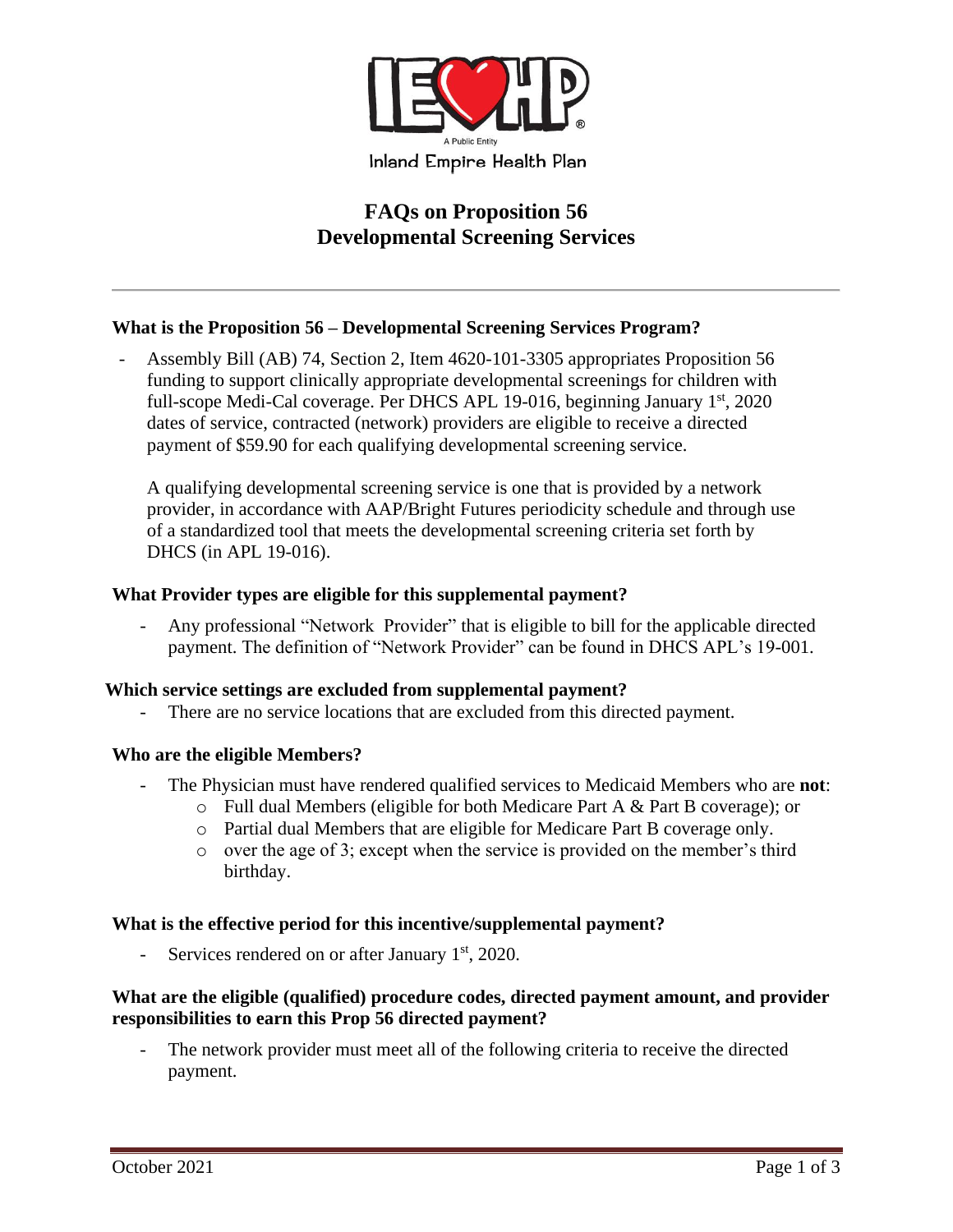- o The provider must utilize a screening tool that meets all of the CMS criteria, in accordance with the AAP/Bright Futures periodicity schedule. Please see DHCS APL 19-006 for more detailed information on the CMS criteria.
- o The provider is required to use the standardized developmental screening tools during the 9- month, 18-month, and 30-month health visit. However, for the purposes of this directed payment, a developmental routine screening is eligible for payment if performed:
	- on or before the first  $(1<sup>st</sup>)$  birthday,
	- after first  $(1^{st})$  birthday and before the second  $(2^{nd})$  birthday,
	- or after the second  $(2<sup>nd</sup>)$  birthday and on or before the third  $(3<sup>rd</sup>)$  birthday,
	- screenings done when medically necessary, in addition to the routine screening based on age above, are also eligible for directed payment; so long as it is performed on or before the third  $(3<sup>rd</sup>)$  birthday.
- $\circ$  The provider must submit a claim or encounter with the qualifying CPT code below.

| <b>CPT Code:</b>                 | Description:                                                                               | <b>Directed Payment:</b> |
|----------------------------------|--------------------------------------------------------------------------------------------|--------------------------|
| 96110,<br>without<br>modifier KX | Developmental screening, with<br>scoring and documentation, per<br>standardized instrument | \$59.90                  |

o The provider must maintain all documentation in the Member's medical record of screening. This documentation must be available upon request from IEHP and/or DHCS.

# **How do we determine the payee for these payments?**

- IEHP will pay the Prop 56 payment to the billing Provider and billing tax ID associated with the eligible claim or encounter.

# **How often will payments be disbursed?**

IEHP will pay Prop 56 payments on a monthly basis. For each payment cycle, we will pay Prop 56 payments for claims and encounter data adjudicated and/or received by the cutoff date for the corresponding service months. The most current payment schedule can be found at: [www.iehp.org](http://www.iehp.org/) > Providers >  $P4P -$  Proposition 56 – GEMT > Proposition 56 & GEMT.

# **What is the Provider Dispute process related to Prop 56 payments?**

- If a Provider has a dispute regarding Prop 56 payments, the Provider is to complete the applicable dispute form (claim or encounter) and email the completed dispute form to [Prop56Inquiry@iehp.org.](mailto:Prop56Inquiry@iehp.org) The Prop 56 Dispute Forms can be found on the Provider portal at: [www.iehp.org](http://www.iehp.org/) > Providers >  $P4P -$  Proposition 56 – GEMT > Proposition 56 & GEMT.
- Prop 56 payments is processed separately after the initial submission is adjudicated. Providers **will not find** Prop 56 payments payment in the initial claim payment.